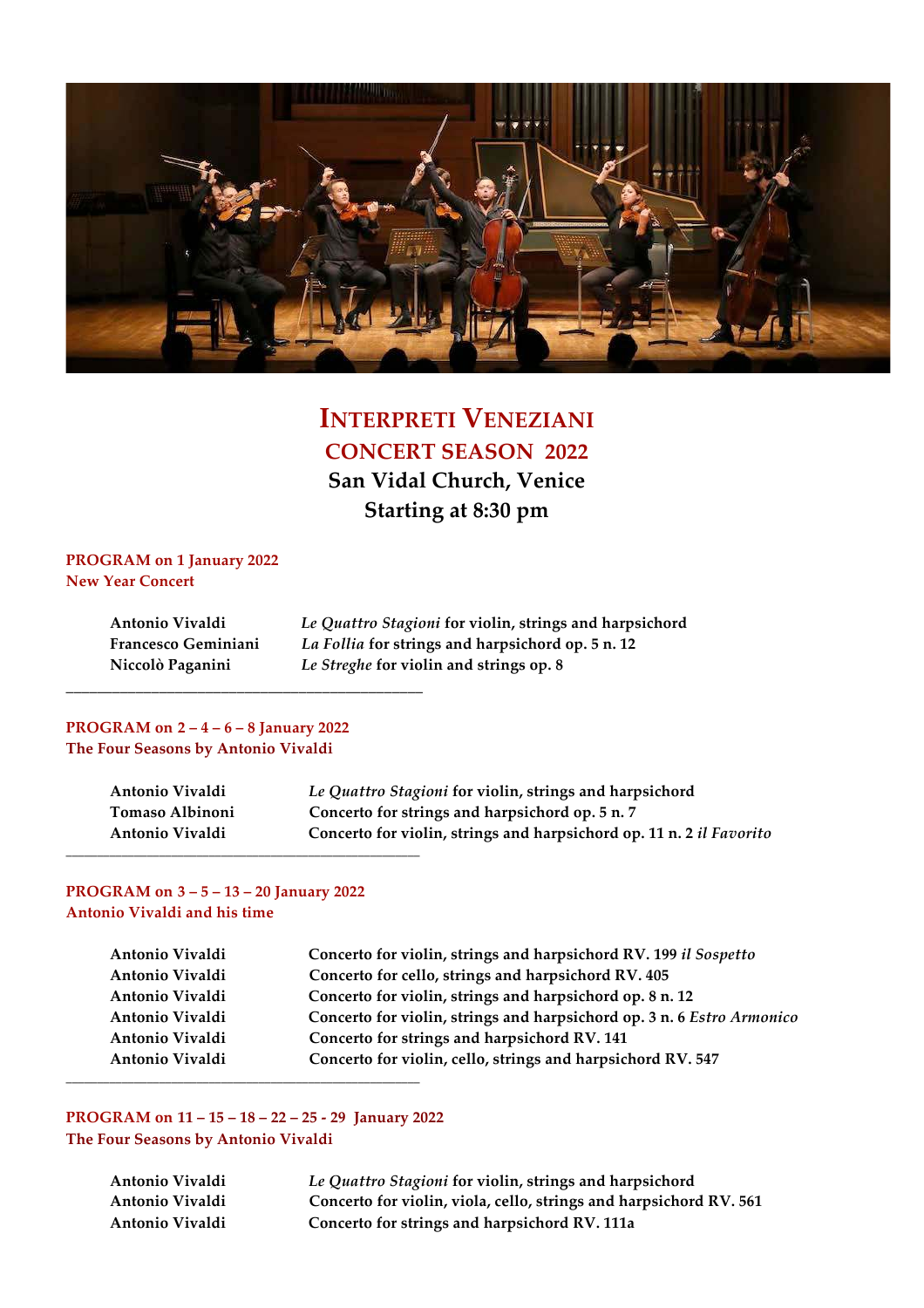# **PROGRAM on 27 January and 3 – 7 – 9 -‐‑ 11 February 2022 Antonio Vivaldi and his time**

**\_\_\_\_\_\_\_\_\_\_\_\_\_\_\_\_\_\_\_\_\_\_\_\_\_\_\_\_\_\_\_\_\_\_\_\_\_\_\_\_\_\_\_\_\_\_**

| Antonio Vivaldi       | Concerto for violin, strings and harpsichord op. 4 n. 3 la Stravaganza     |
|-----------------------|----------------------------------------------------------------------------|
| Antonio Vivaldi       | Concerto for cello, strings and harpsichord RV. 418                        |
| Johann Sebastian Bach | Concerto for 2 violins, strings and harpsichord BWV 1043                   |
| Antonio Vivaldi       | Concerto for 4 violins, strings and harpsichord op. 3 n. 10 Estro Armonico |
| Antonio Vivaldi       | Concerto for violin, cello, strings and harpsichord RV. 546                |

#### **PROGRAM on**  $1 - 5 - 6 - 8 - 10 - 12 - 13$  **February 2022 The Four Seasons by Antonio Vivaldi**

**\_\_\_\_\_\_\_\_\_\_\_\_\_\_\_\_\_\_\_\_\_\_\_\_\_\_\_\_\_\_\_\_\_\_\_\_\_\_\_\_\_\_\_\_\_\_**

| Antonio Vivaldi    | Le Quattro Stagioni for violin, strings and harpsichord |
|--------------------|---------------------------------------------------------|
| Johann Adolf Hasse | Sinfonia for strings and harpsichord op. 5 n. 6         |
| Antonio Bazzini    | La Ronde des Lutins for violin and strings op. 25       |

# **PROGRAM on 14 – 16 – 18 – 21 – 23 - 25 February 2022 Antonio Vivaldi and his time**

**\_\_\_\_\_\_\_\_\_\_\_\_\_\_\_\_\_\_\_\_\_\_\_\_\_\_\_\_\_\_\_\_\_\_\_\_\_\_\_\_\_\_\_\_\_\_**

**\_\_\_\_\_\_\_\_\_\_\_\_\_\_\_\_\_\_\_\_\_\_\_\_\_\_\_\_\_\_\_\_\_\_\_\_\_\_\_\_\_\_\_\_\_\_**

**\_\_\_\_\_\_\_\_\_\_\_\_\_\_\_\_\_\_\_\_\_\_\_\_\_\_\_\_\_\_\_\_\_\_\_\_\_\_\_\_\_\_\_\_\_\_**

| La Follia for strings and harpsichord RV. 63             |
|----------------------------------------------------------|
| Concerto for violin, strings and harpsichord op. 7 n. 11 |
| Concerto for violin, strings and harpsichord RV. 308     |
| Divertimento for strings K. 136                          |
| Concerto for strings and harpsichord RV. 137             |
| Concerto for violin, strings and harpsichord BWV 1041    |
|                                                          |

# **PROGRAM on 15 – 17 – 19 – 20 – 22 – 24 – 26 -‐‑ 27 February 2022 The Four Seasons by Antonio Vivaldi**

| Antonio Vivaldi  | Le Quattro Stagioni for violin, strings and harpsichord      |
|------------------|--------------------------------------------------------------|
| Antonio Vivaldi  | Concerto for violin, strings and harpsichord RV. 177         |
| Niccolò Paganini | Variazioni di bravura su una corda sola sul tema del Mosè di |
|                  | Gioachino Rossini for cello and strings                      |

# **PROGRAM on 28 February and**  $2 - 4 - 7 - 9 - 11$  **March 2022 Antonio Vivaldi and his time**

| F. Antonio Bonporti | Concerto for violin, strings and harpsichord op. 11 n. 8                    |
|---------------------|-----------------------------------------------------------------------------|
| Antonio Vivaldi     | Concerto for strings and harpsichord RV. 158                                |
| Antonio Vivaldi     | Concerto for violin, strings and harpsichord op. 4 n. 1 la Stravaganza      |
| Antonio Vivaldi     | Concerto for violin, strings and harpsichord op. 8 n. 5 la Tempesta di Mare |
| Antonio Vivaldi     | Sinfonia for strings and harpsichord RV. 718 from the opera Griselda        |
| Antonio Vivaldi     | Concerto for 2 violins, strings and harpsichord RV. 512                     |
|                     |                                                                             |

**PROGRAM on**  $1 - 3 - 5 - 6 - 8 - 10 - 12 - 13$  **March 2022 The Four Seasons by Antonio Vivaldi**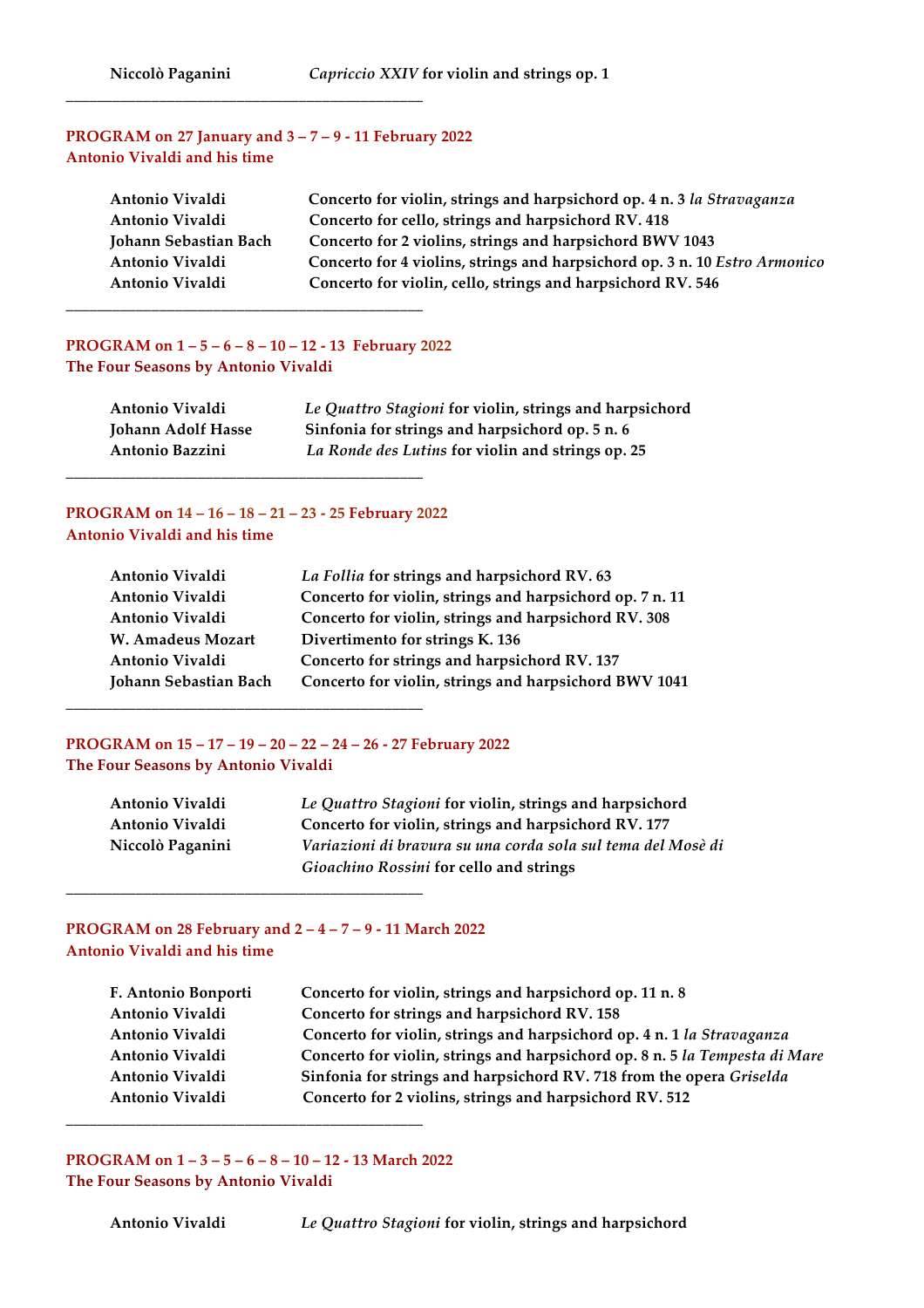#### **PROGRAM on 14 – 16 – 18 – 21 – 23 -‐‑ 25 March 2022 Antonio Vivaldi and his time**

**\_\_\_\_\_\_\_\_\_\_\_\_\_\_\_\_\_\_\_\_\_\_\_\_\_\_\_\_\_\_\_\_\_\_\_\_\_\_\_\_\_\_\_\_\_\_**

| Antonio Vivaldi       | Concerto for violin, strings and harpsichord RV. 323                             |
|-----------------------|----------------------------------------------------------------------------------|
| Antonio Vivaldi       | Concerto for cello, strings and harpsichord RV. 403                              |
| Antonio Vivaldi       | Sinfonia for strings and harpsichord RV. 700                                     |
|                       | from the opera Arsilda, regina di Ponto                                          |
| Antonio Vivaldi       | Concerto for violin, strings and harpsichord op. 12 n. 1                         |
| Antonio Vivaldi       | Concerto for 4 violins, cello, strings and harpsichord op. 3 n. 1 Estro Armonico |
| Johann Sebastian Bach | Concerto for 2 violins, strings and harpsichord BWV 1043                         |
|                       |                                                                                  |

#### **PROGRAM on 15 – 17 – 19 – 20 – 22 – 24 – 26 -‐‑ 27 March 2022 The Four Seasons by Antonio Vivaldi**

| Antonio Vivaldi          | Le Quattro Stagioni for violin, strings and harpsichord |
|--------------------------|---------------------------------------------------------|
| <b>Felix Mendelssohn</b> | Sinfonia for strings n. 10                              |
| Antonio Vivaldi          | Concerto for violin, strings and harpsichord RV. 212a   |
|                          | fatto per la Solennità della Lingua di Sant'Antonio     |



# **INTERPRETI VENEZIANI CONCERT SEASON 2022 San Vidal Church, Venice Starting at 9 pm**

#### **PROGRAM on 28 - 30 March and**  $1 - 4 - 6 - 8$  **April 2022 Antonio Vivaldi and his time**

**Antonio Vivaldi Concerto for violin, strings and harpsichord op. 7 n. 8 Antonio Vivaldi Sinfonia for strings and harpsichord RV. 719 from the opera** *l'Incoronazione di Dario* **Giambattista Pergolesi Sinfonia for cello, strings and harpsichord**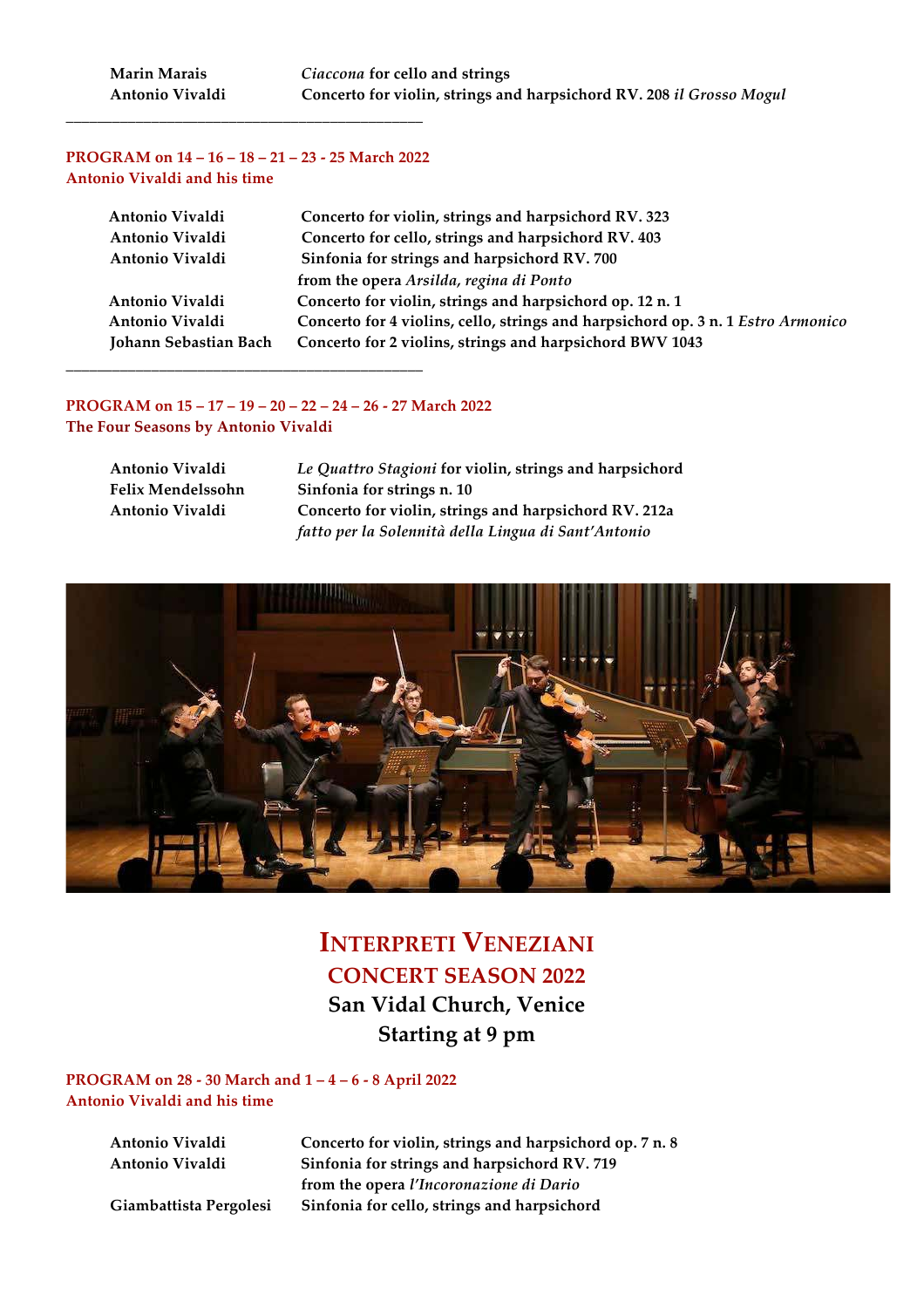**Antonio Vivaldi Concerto for violin, strings and harpsichord RV. 235 Antonio Vivaldi Concerto for violin, strings and harpsichord op. 11 n. 1 Antonio Vivaldi Concerto for strings and harpsichord RV. 157** Pugnani-Kreisler *Introduzione e Allegro* for violin and strings

# **PROGRAM on 29 - 31 March and**  $2 - 3 - 5 - 7 - 9 - 10$  **April 2022 The Four Seasons by Antonio Vivaldi**

| Antonio Vivaldi | Le Quattro Stagioni for violin, strings and harpsichord         |
|-----------------|-----------------------------------------------------------------|
| Antonio Vivaldi | Concerto for cello, strings and harpsichord RV. 419             |
| Antonio Vivaldi | Concerto for violin, strings and harpsichord RV. 761 Amato bene |

#### **PROGRAM on 11 – 13 – 15 – 18 – 20 – 22 April 2022 Violins in Venice**

**\_\_\_\_\_\_\_\_\_\_\_\_\_\_\_\_\_\_\_\_\_\_\_\_\_\_\_\_\_\_\_\_\_\_\_\_\_\_\_\_\_\_\_\_\_\_**

**\_\_\_\_\_\_\_\_\_\_\_\_\_\_\_\_\_\_\_\_\_\_\_\_\_\_\_\_\_\_\_\_\_\_\_\_\_\_\_\_\_\_\_\_\_\_**

| Antonio Vivaldi   | Concerto for 4 violins, cello, strings and harpsichord RV. 553            |
|-------------------|---------------------------------------------------------------------------|
| Antonio Vivaldi   | Concerto for cello, strings and harpsichord RV. 412                       |
| Antonio Vivaldi   | Concerto for 2 violins, strings and harpsichord op. 3 n. 8 Estro Armonico |
| Antonio Vivaldi   | Concerto for strings and harpsichord RV. 124                              |
| W. Amadeus Mozart | Divertimento for strings K. 138                                           |
| Antonio Vivaldi   | Concerto for violin, strings and harpsichord RV. 387 per Anna Maria       |
|                   |                                                                           |

#### **PROGRAM on 12 – 14 – 16 – 19 – 21 – 23 -‐‑ 24 April 2022 The Four Seasons by Antonio Vivaldi**

**\_\_\_\_\_\_\_\_\_\_\_\_\_\_\_\_\_\_\_\_\_\_\_\_\_\_\_\_\_\_\_\_\_\_\_\_\_\_\_\_\_\_\_\_\_\_**

**\_\_\_\_\_\_\_\_\_\_\_\_\_\_\_\_\_\_\_\_\_\_\_\_\_\_\_\_\_\_\_\_\_\_\_\_\_\_\_\_\_\_\_\_\_\_**

| Antonio Vivaldi            | Le Quattro Stagioni for violin, strings and harpsichord                  |
|----------------------------|--------------------------------------------------------------------------|
| <b>Francesco Geminiani</b> | Concerto Grosso for 2 violins, cello, strings and harpsichord op. 3 n. 1 |
| Antonio Vivaldi            | Concerto for violin, strings and harpsichord op. 4 n. 11 la Stravaganza  |

#### **PROGRAM on 17 April 2022 Easter Concert**

| Antonio Vivaldi         | Le Quattro Stagioni for violin, strings and harpsichord                   |
|-------------------------|---------------------------------------------------------------------------|
| Antonio Vivaldi         | Concerto for 2 violins, strings and harpsichord op. 3 n. 8 Estro Armonico |
| <b>Giuseppe Tartini</b> | Concerto for violin, strings and harpsichord D. 56                        |

#### **PROGRAM on 25 – 27 -‐‑ 29 April and 2 – 4 – 6 May 2022 Violins in Venice**

**\_\_\_\_\_\_\_\_\_\_\_\_\_\_\_\_\_\_\_\_\_\_\_\_\_\_\_\_\_\_\_\_\_\_\_\_\_\_\_\_\_\_\_\_\_\_**

**\_\_\_\_\_\_\_\_\_\_\_\_\_\_\_\_\_\_\_\_\_\_\_\_\_\_\_\_\_\_\_\_\_\_\_\_\_\_\_\_\_\_\_\_\_\_**

| Arcangelo Corelli | Concerto Grosso for 2 violins, cello, strings and harpsichord op. 6 n. 12  |
|-------------------|----------------------------------------------------------------------------|
| Antonio Vivaldi   | Concerto for 2 violins, strings and harpsichord op. 3 n. 11 Estro Armonico |
| Antonio Vivaldi   | Concerto for violin, strings and harpsichord RV. 246 per Pisendel          |
| Antonio Vivaldi   | Sinfonia for strings and harpsichord RV. 739                               |
|                   | from the opera la Verità in Cimento                                        |
| Antonio Vivaldi   | Concerto for violin, viola, cello, strings and harpsichord RV. 561         |
| Manuel De Falla   | Dance from La Vida Breve for violin and strings                            |
|                   |                                                                            |

**PROGRAM on 26 – 28 – 30 April and 1 – 3 – 5 – 7 -‐‑ 8 May 2022 The Four Seasons by Antonio Vivaldi**

**Antonio Vivaldi**  *Le Quattro Stagioni* **for violin, strings and harpsichord**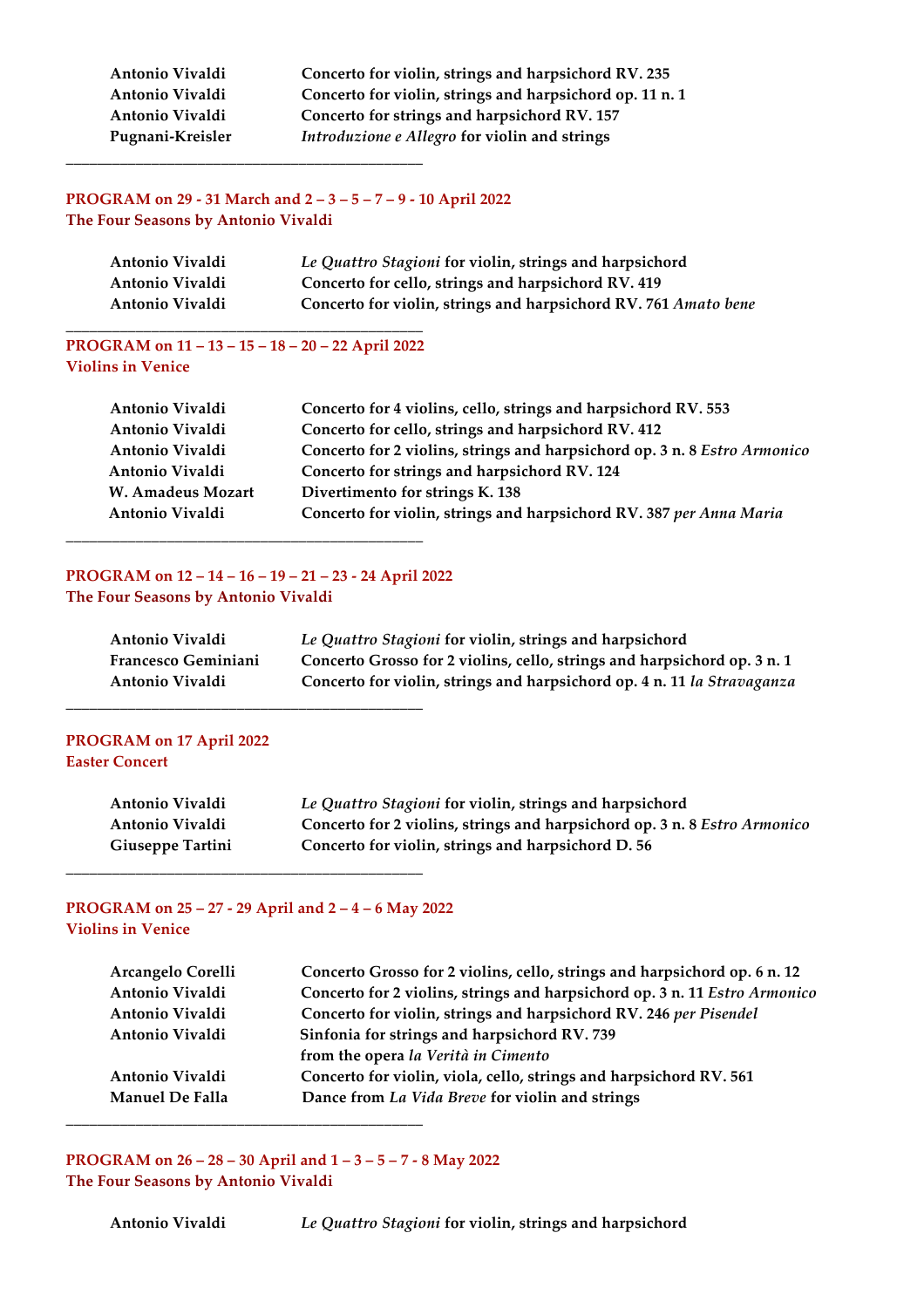Antonio Vivaldi Concerto for strings and harpsichord RV. 113 **Antonio Vivaldi Concerto for cello, strings and harpsichord RV. 424 Niccolò Paganini** *I Palpiti* **for violin and strings op. 13**

#### **PROGRAM on**  $9 - 11 - 13 - 16 - 18 - 20$  **May 2022 Antonio Vivaldi and his time**

**\_\_\_\_\_\_\_\_\_\_\_\_\_\_\_\_\_\_\_\_\_\_\_\_\_\_\_\_\_\_\_\_\_\_\_\_\_\_\_\_\_\_\_\_\_\_**

| Antonio Vivaldi  | Concerto for violin, strings and harpsichord op. 8 n. 5 la Tempesta di Mare |
|------------------|-----------------------------------------------------------------------------|
| Antonio Vivaldi  | Concerto for strings and harpsichord RV. 118                                |
| Antonio Vivaldi  | Concerto for violin, strings and harpsichord RV. 296                        |
| Antonio Vivaldi  | Concerto for violin, strings and harpsichord RV. 386                        |
| Tomaso Albinoni  | Concerto fo violin, strings and harpsichord op. 9 n. 10                     |
| Giuseppe Tartini | Concerto for cello, strings and harpsichord                                 |
|                  |                                                                             |

# **PROGRAM on 10 – 12 – 14 – 15 – 17 – 19 – 21 – 22 May 2022**

**\_\_\_\_\_\_\_\_\_\_\_\_\_\_\_\_\_\_\_\_\_\_\_\_\_\_\_\_\_\_\_\_\_\_\_\_\_\_\_\_\_\_\_\_\_\_**

**The Four Seasons by Antonio Vivaldi**

| Antonio Vivaldi            | Le Quattro Stagioni for violin, strings and harpsichord |
|----------------------------|---------------------------------------------------------|
| <b>Francesco Geminiani</b> | La follia for strings and harpsichord op. 5 n. 12       |
| Niccolò Paganini           | XXIV Capriccio for violin and strings op. 1             |

# **PROGRAM on 23 – 25 – 27 – 30 May and 1 – 3 June 2022 Antonio Vivaldi and his time**

**\_\_\_\_\_\_\_\_\_\_\_\_\_\_\_\_\_\_\_\_\_\_\_\_\_\_\_\_\_\_\_\_\_\_\_\_\_\_\_\_\_\_\_\_\_\_**

| Antonio Vivaldi       | Concerto for violin, strings and harpsichord op. 7 n. 4                |
|-----------------------|------------------------------------------------------------------------|
| Antonio Vivaldi       | Concerto for strings and harpsichord RV. 123                           |
| Johann Sebastian Bach | Concerto for violin, strings and harpsichord BWV 1041                  |
| Antonio Vivaldi       | Concerto for 4 violins, cello, strings and harpsichord op. 3 n. 7      |
| Antonio Vivaldi       | Concerto for violin, strings and harpsichord op. 3 n. 6 Estro Armonico |
| W. Amadeus Mozart     | Divertimento for strings K. 136                                        |
|                       |                                                                        |

# **PROGRAM on 24 – 26 – 28 – 29 -‐‑ 31 May and 2 – 4 – 5 June 2022 The Four Seasons by Antonio Vivaldi**

| Antonio Vivaldi | Le Quattro Stagioni for violin, strings and harpsichord                |
|-----------------|------------------------------------------------------------------------|
| Tomaso Albinoni | Concerto for strings and harpsichord op. 5 n. 1                        |
| Antonio Vivaldi | Concerto for violin, strings and harpsichord op. 3 n. 3 Estro Armonico |
| Antonio Vivaldi | Concerto for cello, strings and harpsichord RV. 416                    |
|                 |                                                                        |

# **PROGRAM on 6 – 8 – 10 – 13 – 15 -‐‑ 17 June 2022 Antonio Vivaldi and his time**

**\_\_\_\_\_\_\_\_\_\_\_\_\_\_\_\_\_\_\_\_\_\_\_\_\_\_\_\_\_\_\_\_\_\_\_\_\_\_\_\_\_\_\_\_\_\_**

**\_\_\_\_\_\_\_\_\_\_\_\_\_\_\_\_\_\_\_\_\_\_\_\_\_\_\_\_\_\_\_\_\_\_\_\_\_\_\_\_\_\_\_\_\_\_**

| Antonio Vivaldi  | Concerto for violin, strings and harpsichord op. 11 n. 2 il Favorito              |
|------------------|-----------------------------------------------------------------------------------|
| Antonio Vivaldi  | Concerto for 4 violins, cello, strings and harpsichord op. 3 n. 10 Estro Armonico |
| Luigi Boccherini | Concerto for cello, strings and harpsichord G. 480                                |
| Antonio Vivaldi  | Concerto for violin, strings and harpsichord RV. 375                              |
| Antonio Vivaldi  | Concerto for strings and harpsichord RV. 142                                      |
| Antonio Vivaldi  | Concerto for violin, strings and harpsichord op. 7 n. 2                           |
|                  |                                                                                   |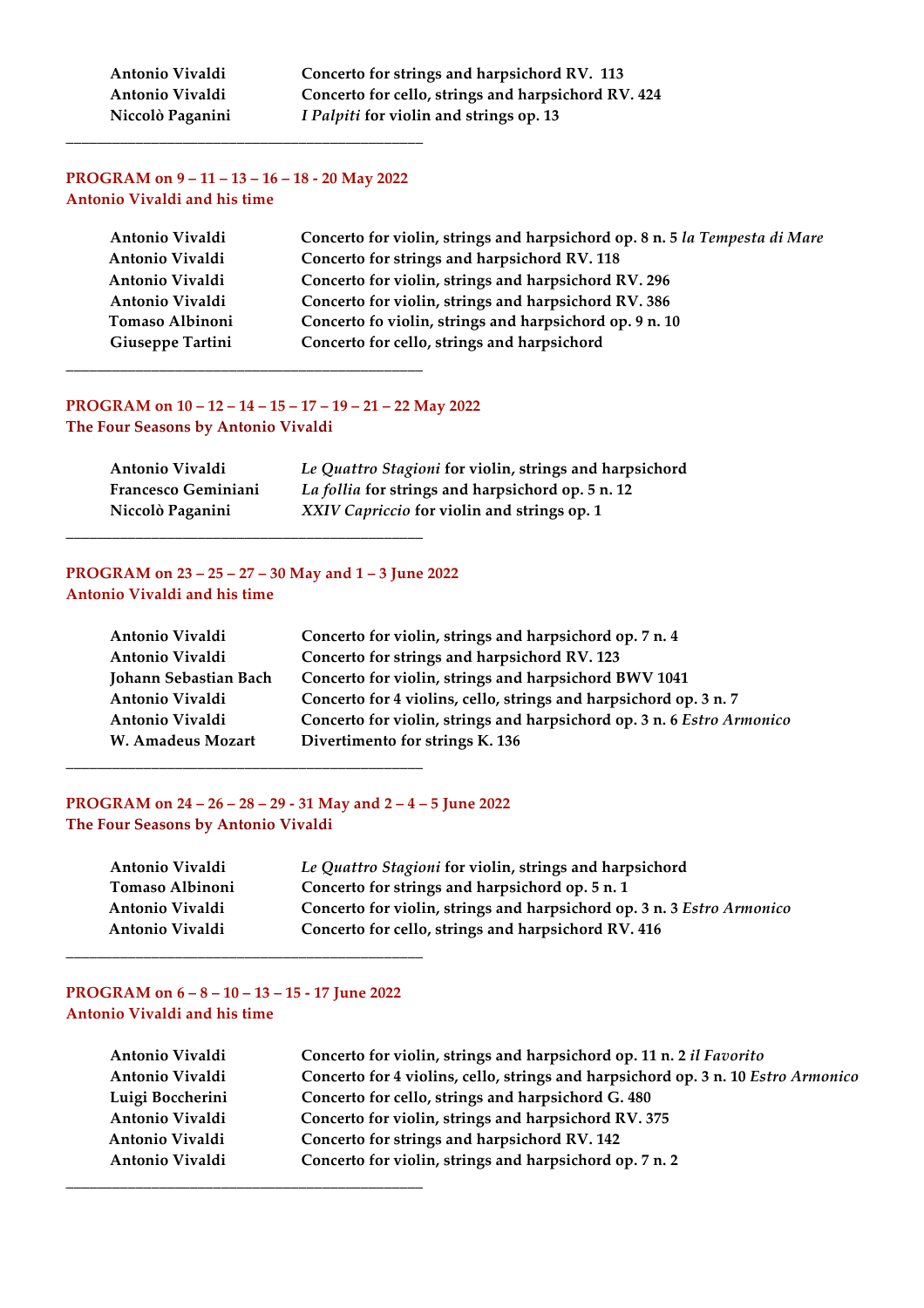#### **PROGRAM on 7 – 9 – 11 – 12 – 14 – 16 – 18 -‐‑ 19 June 2022 The Four Seasons by Antonio Vivaldi**

| Antonio Vivaldi | Le Quattro Stagioni for violin, strings and harpsichord   |
|-----------------|-----------------------------------------------------------|
| Antonio Vivaldi | Concerto for strings and harpsichord RV. 151 alla Rustica |
| Antonio Vivaldi | Concerto for 2 violins, strings and harpsichord RV. 516   |

# **PROGRAM on 20 – 22 – 24 – 27 -‐‑ 29 June and 1 July 2022 Antonio Vivaldi and his time**

**\_\_\_\_\_\_\_\_\_\_\_\_\_\_\_\_\_\_\_\_\_\_\_\_\_\_\_\_\_\_\_\_\_\_\_\_\_\_\_\_\_\_\_\_\_\_**

| Tomaso Albinoni | Concerto for violin, strings and harpsichord op. 9 n. 10              |
|-----------------|-----------------------------------------------------------------------|
| Antonio Vivaldi | Concerto for cello, strings and harpsichord RV. 398                   |
| Antonio Vivaldi | Concerto for violin, strings and harpsichord RV. 222                  |
|                 | Georg Philipp Telemann Concerto for viola, strings and harpsichord    |
| Antonio Vivaldi | Sinfonia for strings and harpsichord RV. 726 from the opera Olimpiade |
| Antonio Vivaldi | Concerto for violin, strings and harpsichord RV. 275                  |
|                 |                                                                       |

# **PROGRAM on 21 – 23 – 25 – 26 – 28 - 30 June and 2 – 3 July 2022 The Four Seasons by Antonio Vivaldi**

| Antonio Vivaldi | Le Quattro Stagioni for violin, strings and harpsichord  |
|-----------------|----------------------------------------------------------|
| Antonio Vivaldi | Concerto for violin, strings and harpsichord op. 7 n. 11 |
| Antonio Vivaldi | Concerto for 2 violins, strings and harpsichord RV. 523  |

### **PROGRAM on 4 – 6 – 8 – 11 – 13 – 15 July 2022 Antonio Vivaldi and his time**

**\_\_\_\_\_\_\_\_\_\_\_\_\_\_\_\_\_\_\_\_\_\_\_\_\_\_\_\_\_\_\_\_\_\_\_\_\_\_\_\_\_\_\_\_\_**

| Antonio Vivaldi       | Concerto for violin, strings and harpsichord RV. 199 il Sospetto   |
|-----------------------|--------------------------------------------------------------------|
| Johann Sebastian Bach | Suite for cello and strings BWV 1007                               |
| Antonio Vivaldi       | Concerto for strings and harpsichord RV. 160 IX Concerto di Parigi |
| Antonio Vivaldi       | Concerto for 2 violins, strings and harpsichord RV. 509            |
| Tomaso Albinoni       | Concerto for violin and strings op. 9 n. 10                        |
| Antonio Vivaldi       | Concerto for violin, strings and harpsichord op. 8 n. 7            |

#### **PROGRAM on**  $5 - 7 - 9 - 10 - 12 - 14 - 16 - 17$  **July 2022 The Four Seasons by Antonio Vivaldi**

**\_\_\_\_\_\_\_\_\_\_\_\_\_\_\_\_\_\_\_\_\_\_\_\_\_\_\_\_\_\_\_\_\_\_\_\_\_\_\_\_\_\_\_\_\_\_**

| Antonio Vivaldi | Le Quattro Stagioni for violin, strings and harpsichord |
|-----------------|---------------------------------------------------------|
| Antonio Vivaldi | Concerto for 2 violins, strings and harpsichord RV. 508 |
| Leonardo Leo    | Concerto for cello, strings and harpsichord L. 10       |

#### **PROGRAM on 18 – 20 – 22 – 25 – 27 -‐‑ 29 July 2022 Antonio Vivaldi and his time**

**\_\_\_\_\_\_\_\_\_\_\_\_\_\_\_\_\_\_\_\_\_\_\_\_\_\_\_\_\_\_\_\_\_\_\_\_\_\_\_\_\_\_\_\_\_\_**

**Antonio Vivaldi Concerto for violin, strings and harpsichord RV. 189** *per Carlo VI d'Austria* **Antonio Vivaldi** **Concerto for piccolo, strings and harpsichord RV. 443 Georg Friedrich Händel Concerto Grosso for 2 violins, cello, strings and harpsichord op. 6 n. 10 Antonio Vivaldi** **Concerto for flute, strings and harpsichord op. 10 n. 6**  Antonio Vivaldi Concerto for 2 violins, cello, strings and harpsichord op. 3 n. 11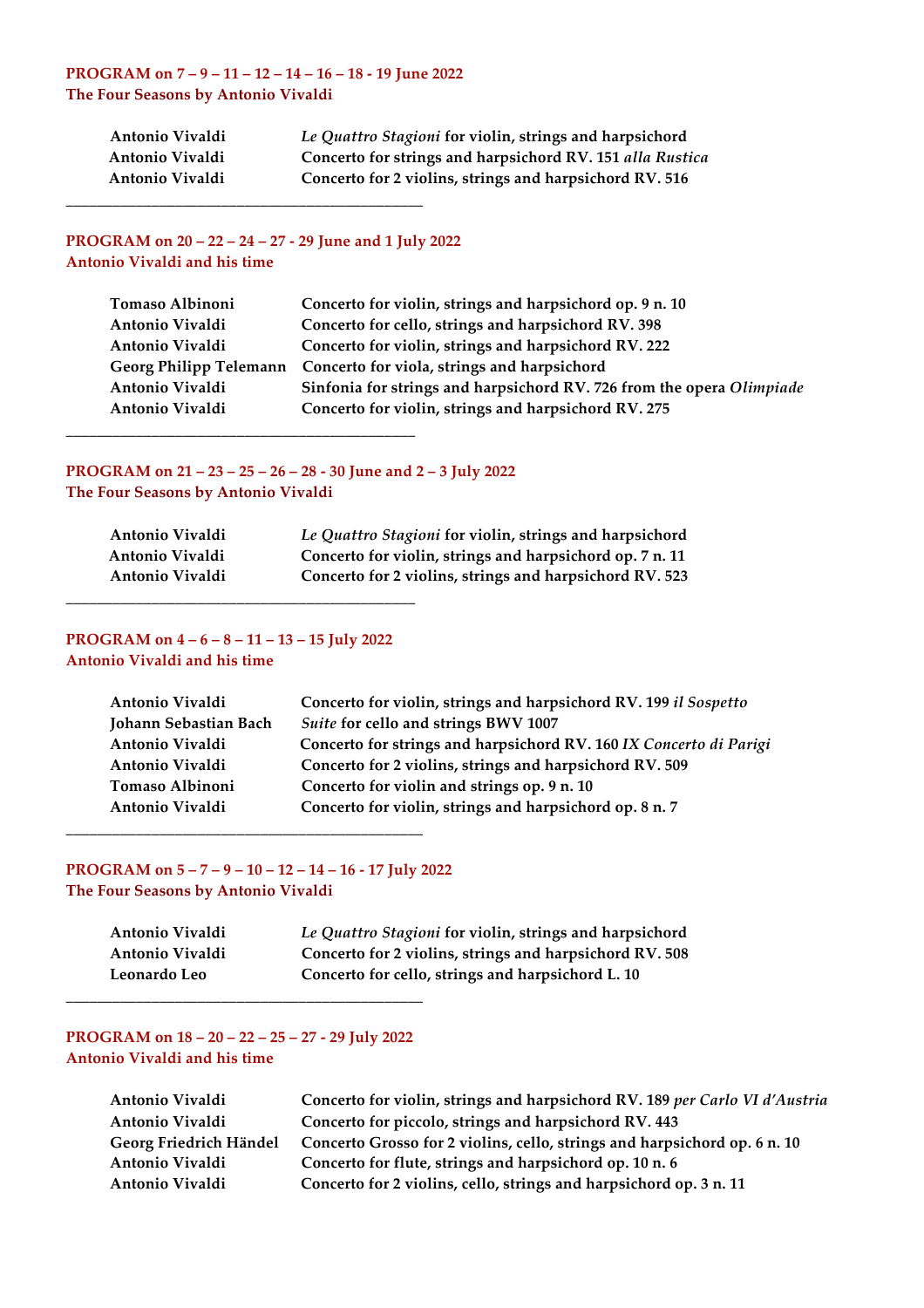# **PROGRAM on 19 – 21 – 23 – 26 – 28 -‐‑ 30 July 2022 The Four Seasons by Antonio Vivaldi**

| Antonio Vivaldi         | Le Quattro Stagioni for violin, strings and harpsichord                                         |
|-------------------------|-------------------------------------------------------------------------------------------------|
|                         | Georg Friedrich Händel Concerto Grosso for 2 violins, cello, strings and harpsichord op. 6 n. 1 |
| <b>Giuseppe Tartini</b> | Concerto for violin, strings and harpsichord D. 56                                              |

#### **PROGRAM on 1 – 3 – 5 – 8 – 10 – 12 August 2022 Antonio Vivaldi and his time**

**\_\_\_\_\_\_\_\_\_\_\_\_\_\_\_\_\_\_\_\_\_\_\_\_\_\_\_\_\_\_\_\_\_\_\_\_\_\_\_\_\_\_\_\_\_\_**

| Antonio Vivaldi     | Concerto for violin, strings and harpsichord op. 3 n. 3 Estro Armonico       |
|---------------------|------------------------------------------------------------------------------|
| Antonio Vivaldi     | Concerto for 2 violins, strings and harpsichord RV. 510                      |
| Antonio Vivaldi     | Concerto for violin, strings and harpsichord op. 4 n. 2 la Stravaganza       |
| Antonio Vivaldi     | Sinfonia for strings and harpsichord RV. 709 from the opera Dorilla in Tempe |
| Arcangelo Corelli   | Concerto Grosso for 2 violins, cello, strings and harpsichord op. 6 n. 1     |
| <b>Marin Marais</b> | <i>Suite</i> for cello and strings                                           |
|                     |                                                                              |

#### **PROGRAM on 2 – 4 – 6 – 9 – 11 – 13 August 2022 The Four Seasons by Antonio Vivaldi**

**\_\_\_\_\_\_\_\_\_\_\_\_\_\_\_\_\_\_\_\_\_\_\_\_\_\_\_\_\_\_\_\_\_\_\_\_\_\_\_\_\_\_\_\_\_\_**

| Antonio Vivaldi | Le Quattro Stagioni for violin, strings and harpsichord |
|-----------------|---------------------------------------------------------|
| Antonio Vivaldi | Concerto for cello, strings and harpsichord RV. 411     |
| Antonio Vivaldi | Concerto for violin, strings and harpsichord RV. 221    |

#### **PROGRAM on 15 – 17 – 19 – 22 – 24 -‐‑ 26 August 2022 Antonio Vivaldi and his time**

**\_\_\_\_\_\_\_\_\_\_\_\_\_\_\_\_\_\_\_\_\_\_\_\_\_\_\_\_\_\_\_\_\_\_\_\_\_\_\_\_\_\_\_\_\_\_**

| Antonio Vivaldi          | Concerto for violin, strings and harpsichord op. 9 n. 10 la Cetra        |
|--------------------------|--------------------------------------------------------------------------|
| <b>Arcangelo Corelli</b> | Concerto Grosso for 2 violins, cello, strings and harpsichord op. 6 n. 4 |
| Antonio Vivaldi          | Concerto for violin, strings and harpsichord op. 3 n. 3 Estro Armonico   |
| Antonio Vivaldi          | Concerto for violin, strings and harpsichord op. 6 n. 4                  |
| Antonio Vivaldi          | Concerto for strings and harpsichord RV. 146                             |
| Johann Sebastian Bach    | Concerto for 2 violins, strings and harpsichord BWV 1060                 |
|                          |                                                                          |

# **PROGRAM on 16 – 18 – 20 – 23 – 25 – 27 -‐‑ 28 August 2022 The Four Seasons by Antonio Vivaldi**

**\_\_\_\_\_\_\_\_\_\_\_\_\_\_\_\_\_\_\_\_\_\_\_\_\_\_\_\_\_\_\_\_\_\_\_\_\_\_\_\_\_\_\_\_\_\_**

**\_\_\_\_\_\_\_\_\_\_\_\_\_\_\_\_\_\_\_\_\_\_\_\_\_\_\_\_\_\_\_\_\_\_\_\_\_\_\_\_\_\_\_\_\_**

| Antonio Vivaldi | Le Quattro Stagioni for violin, strings and harpsichord           |
|-----------------|-------------------------------------------------------------------|
| Antonio Vivaldi | Concerto for 2 violins, cello, strings and harpsichord op. 3 n. 2 |
| Antonio Vivaldi | Concerto for violin, strings and harpsichord RV. 222              |

#### **PROGRAM on 29 - 31 August and**  $2-5-7-9$  **September 2022 Violins in Venice**

**Antonio Vivaldi Concerto for violin, strings and harpsichord op. 8 n. 12 Antonio Vivaldi Concerto for cello, strings and harpsichord RV. 401 Felix Mendelssohn Concerto for violin and strings**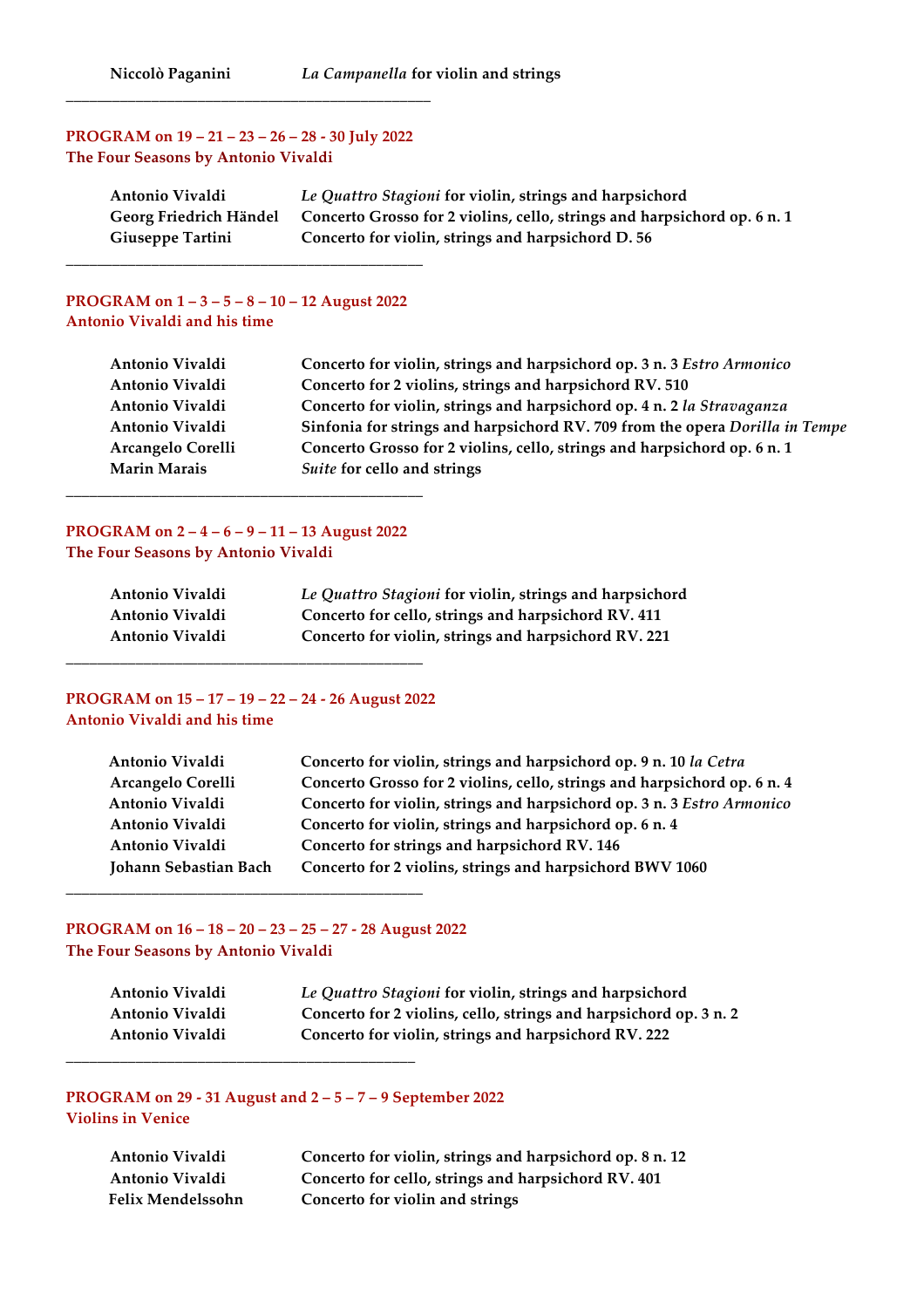#### **PROGRAM on 30 August and 1 – 3 – 4 – 6 – 8 – 10 – 11 September 2022 The Four Seasons by Antonio Vivaldi**

| Antonio Vivaldi         | Le Quattro Stagioni for violin, strings and harpsichord |
|-------------------------|---------------------------------------------------------|
| Antonio Vivaldi         | Concerto for cello, strings and harpsichord RV. 423     |
| Giovanni Battista Reali | Folia for strings and harpsichord op. 1                 |
| J.F. Händel-J.Halvorsen | Passacaglia for violin, cello and strings               |

#### **PROGRAM on 12 – 14 – 16 – 19 – 21 -‐‑ 23 September 2022 Violins in Venice**

**\_\_\_\_\_\_\_\_\_\_\_\_\_\_\_\_\_\_\_\_\_\_\_\_\_\_\_\_\_\_\_\_\_\_\_\_\_\_\_\_\_\_\_\_\_\_**

**\_\_\_\_\_\_\_\_\_\_\_\_\_\_\_\_\_\_\_\_\_\_\_\_\_\_\_\_\_\_\_\_\_\_\_\_\_\_\_\_\_\_\_\_\_\_**

**\_\_\_\_\_\_\_\_\_\_\_\_\_\_\_\_\_\_\_\_\_\_\_\_\_\_\_\_\_\_\_\_\_\_\_\_\_\_\_\_\_\_\_\_\_\_**

| Antonio Vivaldi  | Concerto for 3 violins, strings and harpsichord RV. 551          |
|------------------|------------------------------------------------------------------|
| Antonio Vivaldi  | Concerto for piccolo, strings and harpsichord RV. 443            |
| Antonio Vivaldi  | Concerto for flute, strings and harpsichord op. 10 n. 4 la Notte |
| Antonio Vivaldi  | Concerto for strings and harpsichord RV. 152                     |
| Antonio Vivaldi  | Concerto for flute, violin, strings and harpsichord RV. 312      |
| Niccolò Paganini | Le Streghe for violin and strings op. 8                          |
|                  |                                                                  |

#### **PROGRAM on 13 – 15 – 17 – 18 – 20 – 22 – 24 -‐‑ 25 September 2022 The Four Seasons by Antonio Vivaldi**

| Antonio Vivaldi        | Le Quattro Stagioni for violin, strings and harpsichord                  |
|------------------------|--------------------------------------------------------------------------|
| Georg Friedrich Händel | Concerto Grosso for 2 violins, cello, strings and harpsichord op. 6 n. 1 |
| Antonio Vivaldi        | Concerto for violin, strings and harpsichord op. 4 n. 1 la Stravaganza   |
|                        |                                                                          |

# **PROGRAM on 26 – 28 -‐‑ 30 September and 3 – 5 – 7 October 2022 Violins in Venice**

| Antonio Vivaldi       | Concerto for violin, strings and harpsichord op. 9 n. 2 la Cetra |
|-----------------------|------------------------------------------------------------------|
| Antonio Vivaldi       | Concerto for cello, strings and harpsichord RV. 421              |
| Antonio Vivaldi       | Concerto for violin, strings and harpsichord RV. 199 il Sospetto |
| G. Battista Pergolesi | Concerto for violin, strings and harpsichord                     |
| Antonio Vivaldi       | Concerto for viola, cello, strings and harpsichord RV. 531       |
| Pablo de Sarasate     | Zingaresca for violin and strings op. 20                         |
|                       |                                                                  |

#### **PROGRAM on 27 -‐‑ 29 September 1 – 2 – 4 – 6 – 8 – 9 October 2022 The Four Seasons by Antonio Vivaldi**

| Antonio Vivaldi       | Le Quattro Stagioni for violin, strings and harpsichord             |
|-----------------------|---------------------------------------------------------------------|
| Antonio Vivaldi       | Concerto for 2 violins, strings and harpsichord op. 9 n. 9 la Cetra |
| Johann Sebastian Bach | Ciaccona for violin and strings BWV 1004                            |

# **PROGRAM on 10 – 12 – 14 – 17 – 19 -‐‑ 21 October 2022 Violins in Venice**

**\_\_\_\_\_\_\_\_\_\_\_\_\_\_\_\_\_\_\_\_\_\_\_\_\_\_\_\_\_\_\_\_\_\_\_\_\_\_\_\_\_\_\_\_\_\_**

**\_\_\_\_\_\_\_\_\_\_\_\_\_\_\_\_\_\_\_\_\_\_\_\_\_\_\_\_\_\_\_\_\_\_\_\_\_\_\_\_\_\_\_\_\_\_**

**Antonio Vivaldi Concerto for violin, strings and harpsichord op. 8 n. 8 Antonio Vivaldi**  **Concerto for strings and harpsichord RV. 127** *VIII Concerto di Parigi*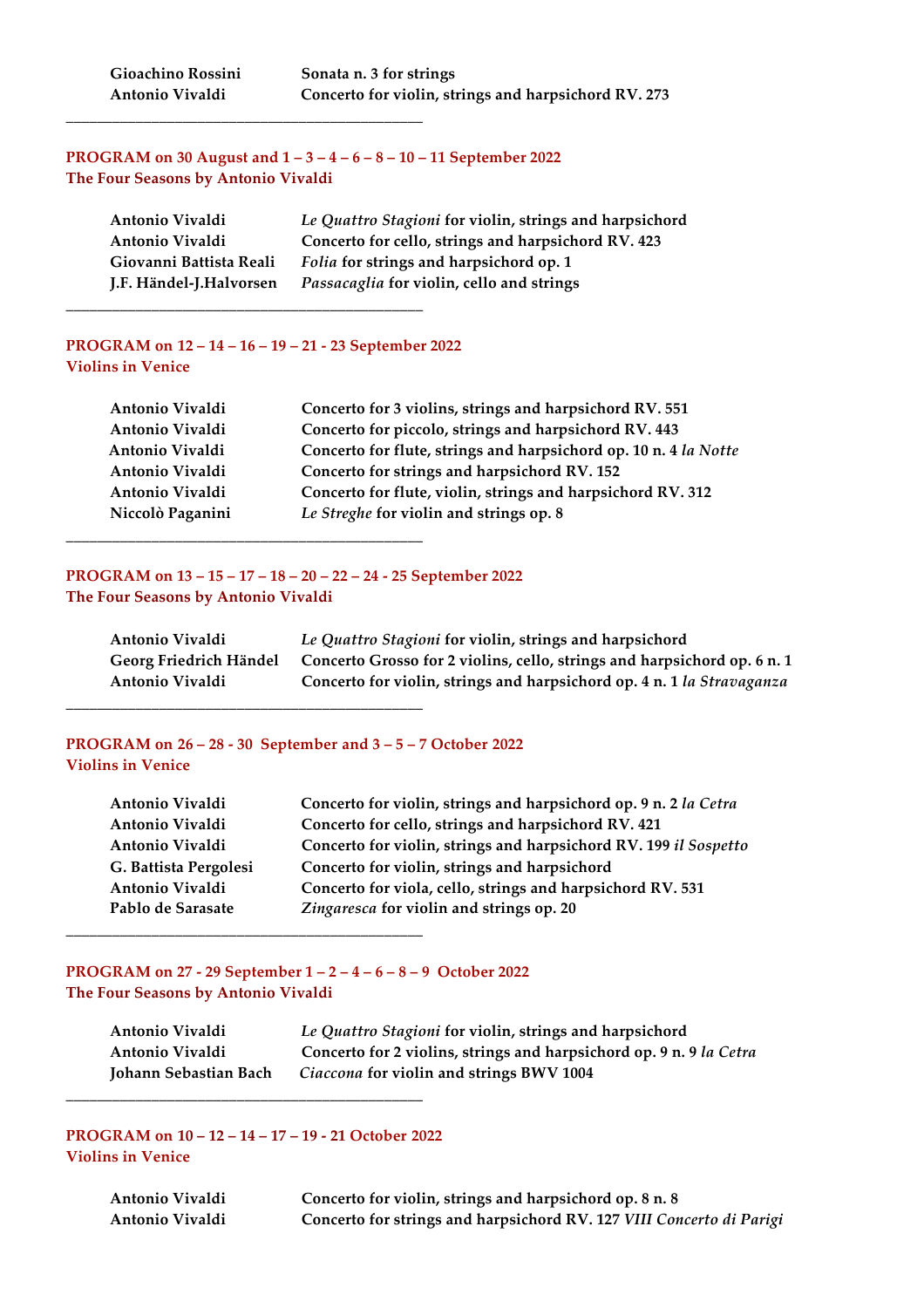**Antonio Vivaldi Concerto for 2 violins, viola, cello, strings and harpsichord RV. 575** Concerto for bassoon, strings and harpsichord RV. 484 Gioachino Rossini **Concerto for bassoon and strings Ottorino Respighi** *Antiche Arie e Danze* **for strings** 

# **PROGRAM on 11 – 13 – 15 – 16 – 18 – 20 – 22 -‐‑ 23 October 2022 The Four Seasons by Antonio Vivaldi**

**\_\_\_\_\_\_\_\_\_\_\_\_\_\_\_\_\_\_\_\_\_\_\_\_\_\_\_\_\_\_\_\_\_\_\_\_\_\_\_\_\_\_\_\_\_\_**

**\_\_\_\_\_\_\_\_\_\_\_\_\_\_\_\_\_\_\_\_\_\_\_\_\_\_\_\_\_\_\_\_\_\_\_\_\_\_\_\_\_\_\_\_\_\_**

**\_\_\_\_\_\_\_\_\_\_\_\_\_\_\_\_\_\_\_\_\_\_\_\_\_\_\_\_\_\_\_\_\_\_\_\_\_\_\_\_\_\_\_\_\_\_**

| Antonio Vivaldi  | Le Quattro Stagioni for violin, strings and harpsichord |
|------------------|---------------------------------------------------------|
| Antonio Vivaldi  | Concerto for cello, strings and harpsichord RV. 407     |
| Giuseppe Tartini | Concerto for violin, strings and harpsichord D. 45      |

# **PROGRAM on 24 – 26 – 28 – 31 October 2022 and 2 – 4 November 2022 Antonio Vivaldi and his time**

| Antonio Vivaldi       | Concerto for violin, strings and harpsichord op. 4 n. 10 la Stravaganza |
|-----------------------|-------------------------------------------------------------------------|
| Antonio Vivaldi       | Concerto for strings and harpsichord RV. 120                            |
| Antonio Vivaldi       | Concerto for violin, strings and harpsichord op. 8 n. 10 la Caccia      |
| Antonio Vivaldi       | Concerto for 2 violins, strings and harpsichord RV. 507                 |
| Antonio Vivaldi       | Concerto for cello, strings and harpsichord RV. 413                     |
| Johann Sebastian Bach | Concerto for violin, strings and harpsichord BWV 1041                   |

# **PROGRAM on 25 – 27 – 29 -‐‑ 30 October and 1 – 3 – 5 – 6 November 2022 The Four Seasons by Antonio Vivaldi**

| Antonio Vivaldi  | Le Quattro Stagioni for violin, strings and harpsichord                    |
|------------------|----------------------------------------------------------------------------|
| Antonio Vivaldi  | Sinfonia for strings and hapsichord RV. 728 from the opera Orlando furioso |
| Antonio Vivaldi  | Concerto for violin, strings and harpsichord op. 4 n. 1 la Stravaganza     |
| Luigi Boccherini | Fandango for strings and harpsichord                                       |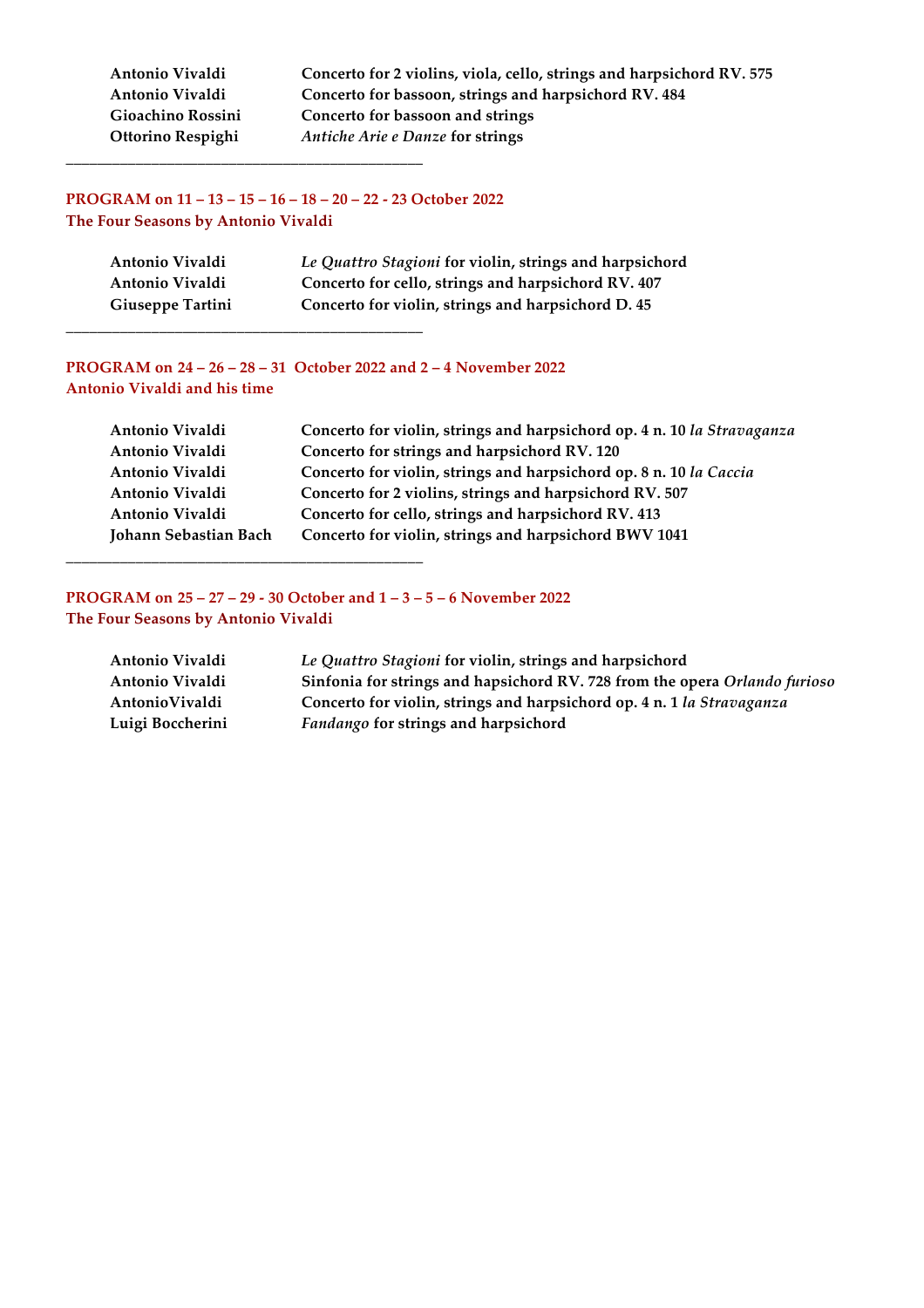

# **INTERPRETI VENEZIANI CONCERT SEASON 2022 San Vidal Church, Venice Starting at 8:30 pm**

#### **PROGRAM on 7 – 9 – 11 – 14 – 16 – 18 November 2022 Antonio Vivaldi and his time**

| Antonio Vivaldi       | Concerto for violin, strings and harpsichord RV. 222                             |
|-----------------------|----------------------------------------------------------------------------------|
| Antonio Vivaldi       | Concerto for 4 violins, cello, strings and harpsichord op. 3 n. 4 Estro Armonico |
| Antonio Vivaldi       | Concerto for violin, strings and harpsichord op. 8 n. 8                          |
|                       | Il Cimento dell'Armonia e dell'Invenzione                                        |
| Antonio Vivaldi       | Concerto for strings and harpsichord RV. 711 from the opera il Farnace           |
| Johann Adolf Hasse    | Fuga e grave for strings and harpsichord                                         |
| Johann Sebastian Bach | Concerto for violin, strings and harpsichord BWV 1041                            |
|                       |                                                                                  |

# **PROGRAM on 8 – 10 – 12 – 13 – 15 – 17 -‐‑ 19 November 2022**

**\_\_\_\_\_\_\_\_\_\_\_\_\_\_\_\_\_\_\_\_\_\_\_\_\_\_\_\_\_\_\_\_\_\_\_\_\_\_\_\_\_\_\_\_\_\_**

**The Four Seasons by Antonio Vivaldi**

| Antonio Vivaldi | Le Quattro Stagioni for violin, strings and harpsichord |
|-----------------|---------------------------------------------------------|
| Antonio Vivaldi | Concerto for cello, strings and harpsichord RV. 403     |
| Antonio Vivaldi | Concerto for violin, strings and harpsichord RV. 364    |

# **PROGRAM on**  $21 - 25 - 28$  **November and**  $2 - 5 - 9$  **December 2022 Antonio Vivaldi and his time**

| Antonio Vivaldi        | Follia for strings and harpsichord RV. 63                                 |
|------------------------|---------------------------------------------------------------------------|
| Antonio Vivaldi        | Concerto for violin, strings and harpsichord op. 9 n. 1 La Cetra          |
| Antonio Vivaldi        | Concerto for cello, strings and harpsichord RV. 414                       |
| Antonio Vivaldi        | Concerto for violin, strings and harpsichord op. 9 n. 8 la Cetra          |
| Georg Friedrich Händel | Concerto Grosso for 2 violins, cello, strings and harpsichord op. 6 n. 10 |
| Antonio Vivaldi        | Concerto for violin, strings and harpsichord RV. 234 Inquietudine         |
|                        |                                                                           |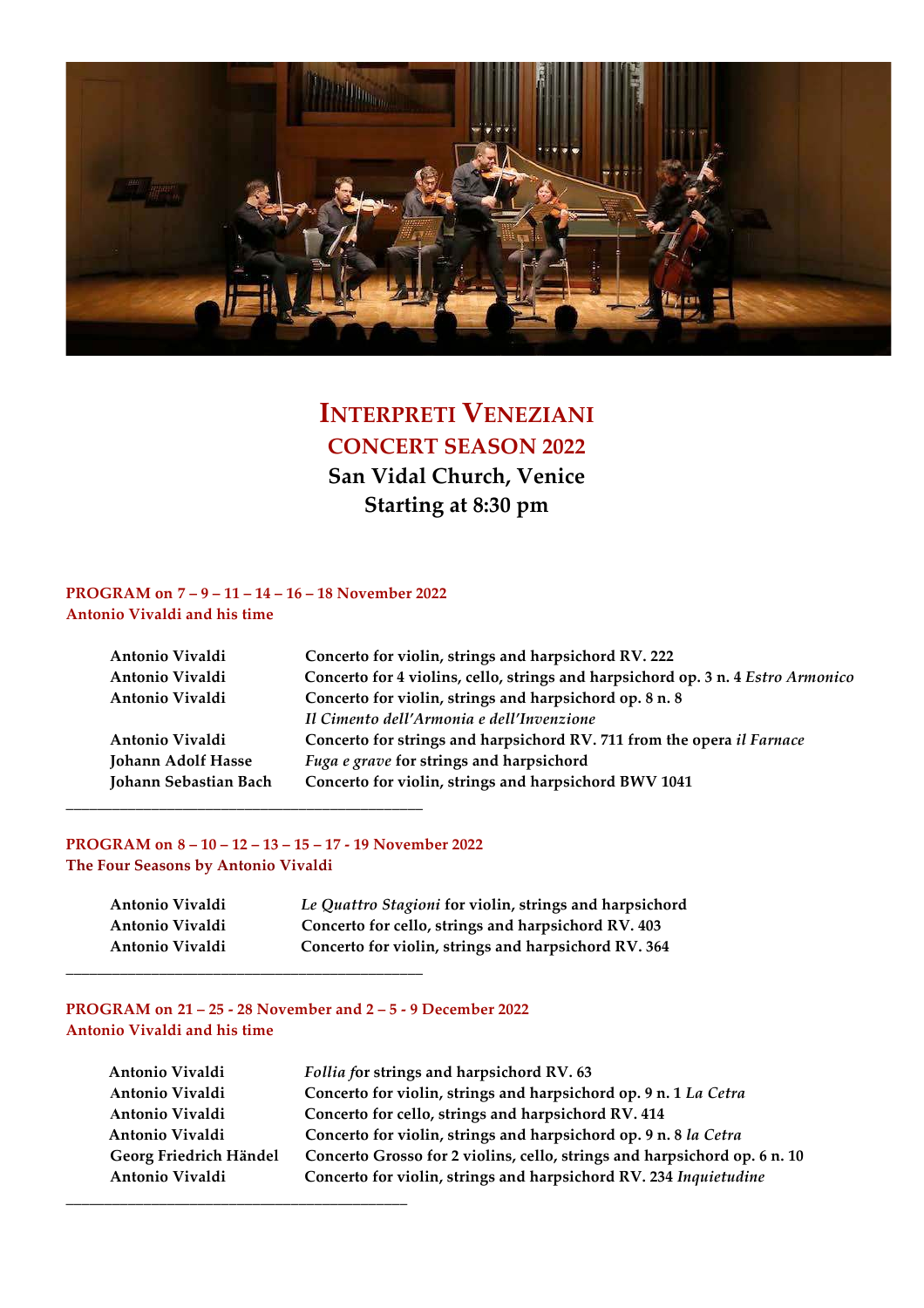#### **PROGRAM on 22 – 24 – 26 -‐‑ 29 November and 1 – 3 December 2022 The Four Seasons by Antonio Vivaldi**

| Antonio Vivaldi | Le Quattro Stagioni for violin, strings and harpsichord              |
|-----------------|----------------------------------------------------------------------|
| Antonio Vivaldi | Concerto for 2 violins, cello, strings and harpsichord op. 3 n. 2    |
| Antonio Vivaldi | Concerto for violin, strings and harpsichord RV. 208 il Grosso Mogul |

# **PROGRAM on**  $6 - 8 - 10 - 13 - 15 - 17$  **December 2022 The Four Seasons by Antonio Vivaldi**

**\_\_\_\_\_\_\_\_\_\_\_\_\_\_\_\_\_\_\_\_\_\_\_\_\_\_\_\_\_\_\_\_\_\_\_\_\_\_\_\_\_\_\_\_\_\_**

| Antonio Vivaldi       | Le Quattro Stagioni for violin, strings and harpsichord |
|-----------------------|---------------------------------------------------------|
| Antonio Vivaldi       | Concerto for violin, strings and harpsichord op. 7 n. 3 |
| Johann Christian Bach | Concerto for cello, strings and harpsichord             |

#### **PROGRAM on 12 – 16 – 19 – 27 -‐‑ 29 December 2022 Violins in Venice**

**\_\_\_\_\_\_\_\_\_\_\_\_\_\_\_\_\_\_\_\_\_\_\_\_\_\_\_\_\_\_\_\_\_\_\_\_\_\_\_\_\_\_\_\_\_\_**

| Antonio Vivaldi       | Concerto for violin, strings and harpsichord op. 9 n. 8 la Cetra |
|-----------------------|------------------------------------------------------------------|
| Antonio Vivaldi       | Concerto for viola, cello, strings and harpsichord RV. 531       |
| Antonio Vivaldi       | Concerto for violin, strings and harpsichord op. 9 n. 3 la Cetra |
| Antonio Vivaldi       | Concerto for strings and harpsichord RV. 164                     |
| Johann Sebastian Bach | Concerto for violin, strings and harpsichord BWV 1042            |
| Gioachino Rossini     | Une Larme for cello and strings                                  |

# **PROGRAM on 20 – 22 – 23 – 26 – 28 -‐‑ 30 December 2022 The Four Seasons by Antonio Vivaldi**

**\_\_\_\_\_\_\_\_\_\_\_\_\_\_\_\_\_\_\_\_\_\_\_\_\_\_\_\_\_\_\_\_\_\_\_\_\_\_\_\_\_\_\_\_\_\_**

| Antonio Vivaldi            | Le Quattro Stagioni for violin, strings and harpsichord                  |
|----------------------------|--------------------------------------------------------------------------|
| <b>Francesco Geminiani</b> | Concerto Grosso for 2 violins, cello, strings and harpsichord op. 3 n. 3 |
| Pablo de Sarasate          | Zingaresca for violin and strings op. 20                                 |
|                            |                                                                          |

#### **PROGRAM on 25 December 2022 Christmas Concert**

**Antonio Vivaldi** *Le Quattro Stagioni* **for violin, strings and harpsichord Johann Sebastian Bach Concerto for 2 violins, strings and harpsichord BWV 1043 Arcangelo Corelli Concerto Grosso for 2 violins, cello, strings and harpsichord op. 6 n. 8** *fatto per la Notte di Natale*



Tel. +39.041.2770561 info@interpretiveneziani.com www.interpretiveneziani.com

Intero 30€ Ridotto 25€